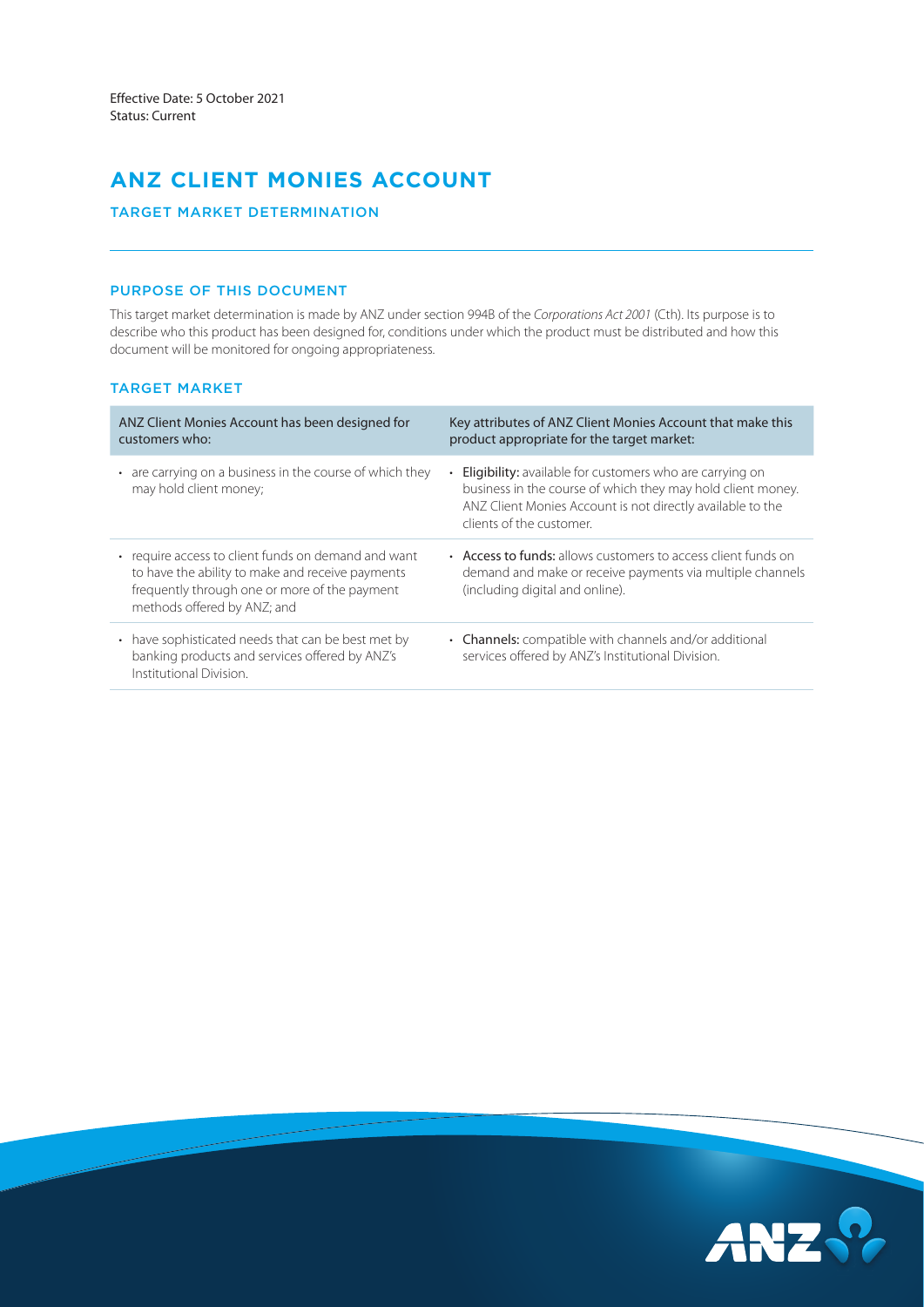# DISTRIBUTION CONDITIONS

ANZ applies the following conditions and restrictions to the distribution of ANZ Client Monies Account, so that it is likely to be issued to customers in the target market.

|                             | Condition                                                                                                                                                                                                                                                                                      | Why do we do this?                                                                                                                                                                                                                                                                                                                                                                                    |
|-----------------------------|------------------------------------------------------------------------------------------------------------------------------------------------------------------------------------------------------------------------------------------------------------------------------------------------|-------------------------------------------------------------------------------------------------------------------------------------------------------------------------------------------------------------------------------------------------------------------------------------------------------------------------------------------------------------------------------------------------------|
| Channel                     | ANZ Client Monies Account can only be issued to<br>customers through the following distribution channels:<br>• ANZ Institutional; and<br>• ANZ Commercial<br>ANZ Client Monies Account cannot be issued to customers<br>by third parties.                                                      | So that ANZ only issues ANZ Client<br>Monies Account to a customer if it<br>receives the customer's application<br>for the account through channels that<br>are subject to appropriate conditions,<br>controls and/or monitoring by ANZ.                                                                                                                                                              |
| Training &<br>Accreditation | ANZ Client Monies Account can only be issued to<br>customers by:<br>• authorised ANZ staff.                                                                                                                                                                                                    | So that:<br>• checks are conducted on matters such<br>as qualifications and past conduct for<br>ANZ staff involved in the distribution of<br>ANZ products; and<br>• ANZ staff responsible for issuing<br>products understand the distribution<br>process they are required to comply<br>with when distributing ANZ products,<br>as well as the legislative framework<br>relevant to their activities. |
| <b>Process</b>              | ANZ Client Monies Account can only be issued to<br>customers by:<br>• following ANZ's customer application and assessment<br>process applicable to a customer holding client monies,<br>including making relevant inquiries into the customer's<br>product needs as a holder of client monies. | So that inquiries are made to determine<br>whether:<br>• the product meets the needs, financial<br>situation and objectives of the<br>customer in holding client monies.                                                                                                                                                                                                                              |